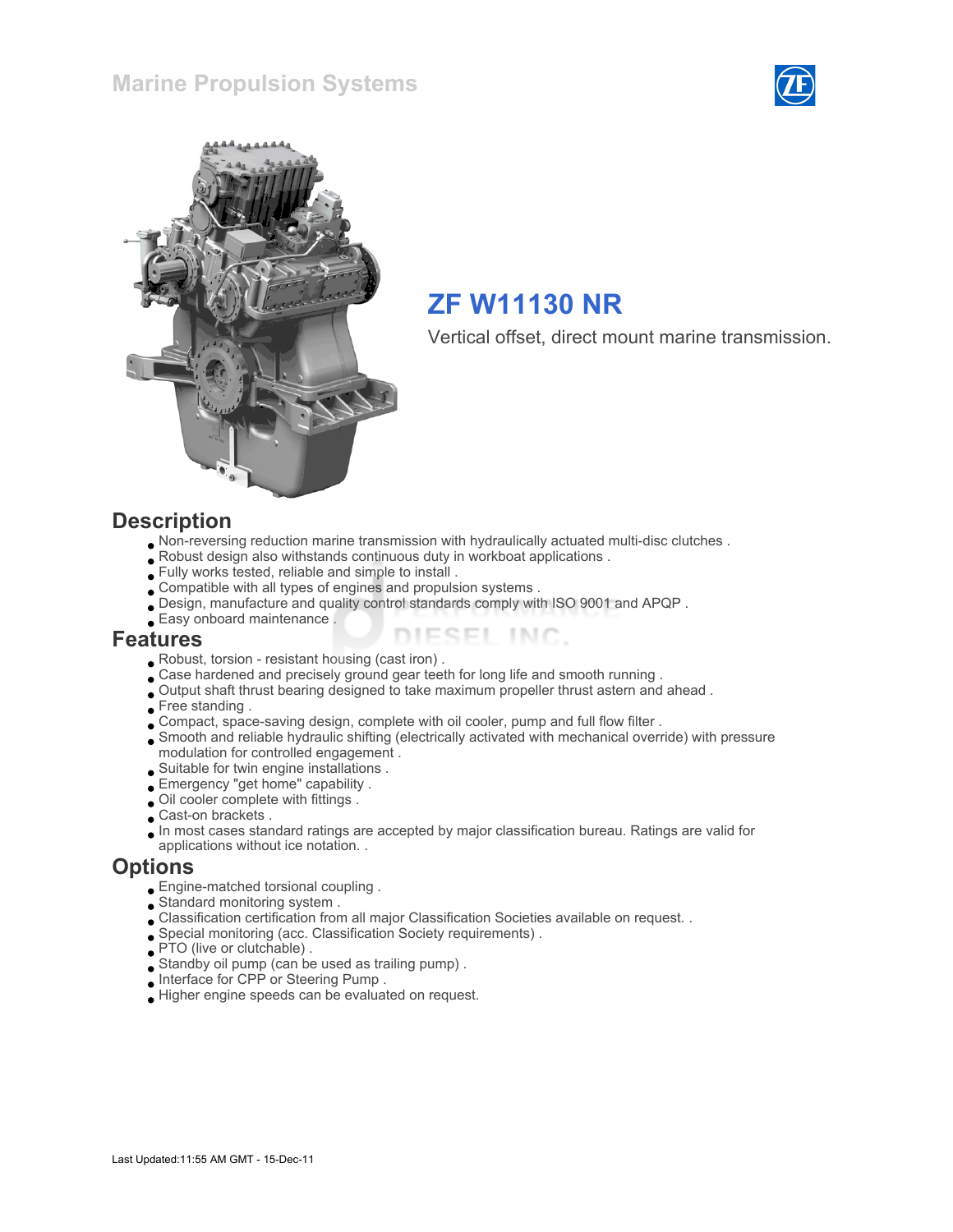# ZF W11130 NR

# Ratings

# Continuous Duty

| <b>RATIOS</b>                     | <b>MAX. TORQUE POWER/RPM</b> |                                                                                  |           | <b>INPUT POWER CAPACITY</b> |    |    |           |    | MAX. |    |            |
|-----------------------------------|------------------------------|----------------------------------------------------------------------------------|-----------|-----------------------------|----|----|-----------|----|------|----|------------|
| <b>SEEBU</b>                      | Nm                           | ftlb                                                                             | <b>kW</b> | hp                          | kW | hp | <b>kW</b> | hp | kW   | hp | <b>RPM</b> |
| 1200 rpm   1600 rpm<br>$1000$ rpm |                              |                                                                                  |           |                             |    |    |           |    |      |    |            |
| $\blacksquare$ 3.516*, 4.000*     |                              | 15949   11763   1.6701   2.2396   1670   2240   2004   2687   2672   3583   1600 |           |                             |    |    |           |    |      |    |            |
| $\blacksquare$ 4.600*             |                              | 15614   11516   1.6350   2.1925   1635   2193   1962   2631   2616   3508   1600 |           |                             |    |    |           |    |      |    |            |
| * Special Order Ratio.            |                              |                                                                                  |           |                             |    |    |           |    |      |    |            |

Only CEW version available.

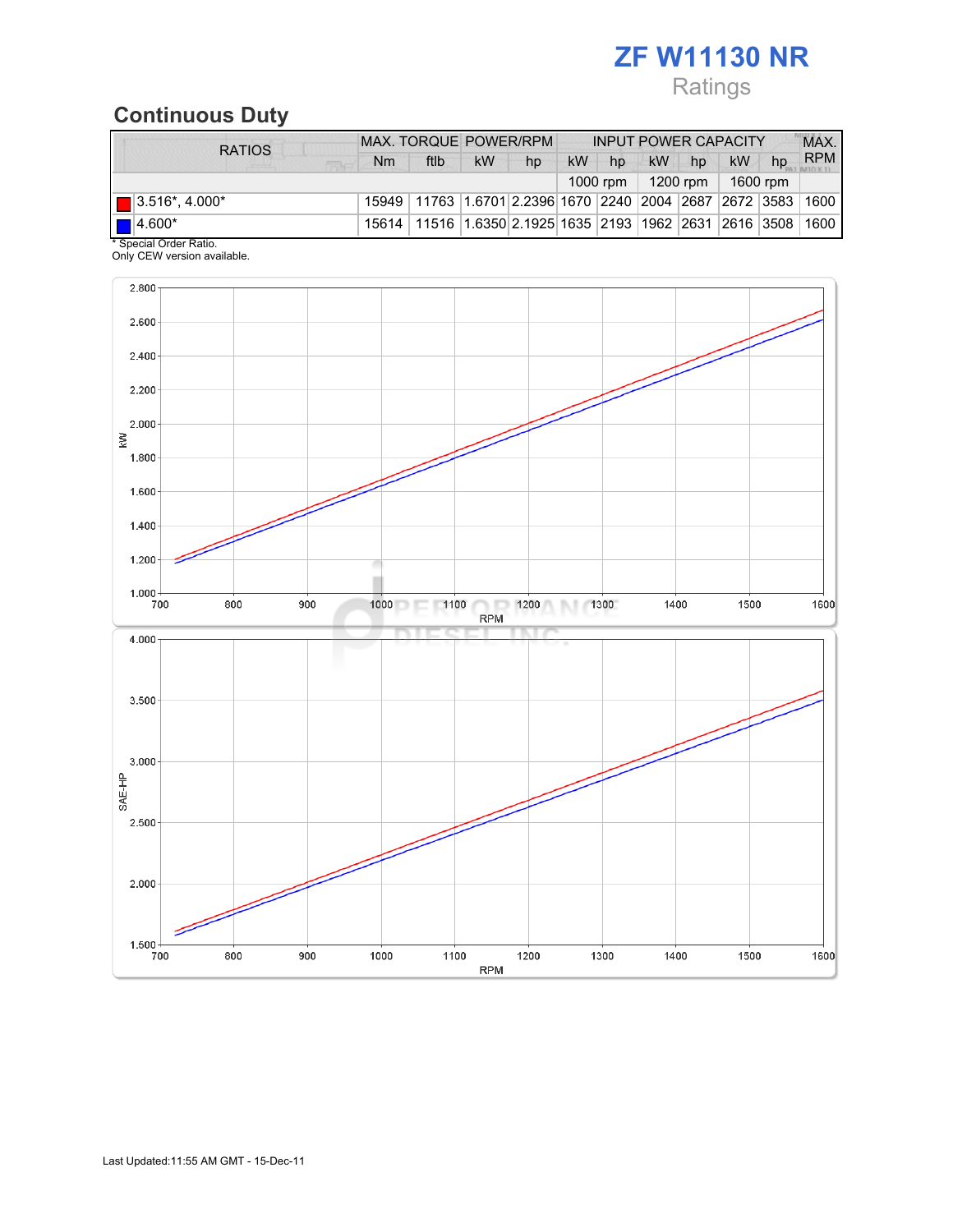

**Dimensions** 





| mm (inches)    |                |                       |                |                |                            |                                                        |                |  |  |  |
|----------------|----------------|-----------------------|----------------|----------------|----------------------------|--------------------------------------------------------|----------------|--|--|--|
|                | B <sub>1</sub> | B <sub>2</sub>        | H <sub>1</sub> | H <sub>2</sub> |                            | L <sub>1</sub>                                         | L <sub>2</sub> |  |  |  |
| 530 (20.9)     | 700 (27.6)     | 700 (27.6) 570 (22.4) |                | 915 (36.0)     |                            | $1,562(61.5)$   1,246 (49.1)   379 (14.9)   714 (28.1) |                |  |  |  |
| Weight kg (lb) |                |                       |                |                | Oil Capacity Litre (US qt) |                                                        |                |  |  |  |
|                |                | 2,700 (5,950)         |                | 0.00(0.00)     |                            |                                                        |                |  |  |  |

DIESEL INC.

| <b>Output Coupling Dimensions</b> |  |
|-----------------------------------|--|
|-----------------------------------|--|

|    |                |  |  |  |             |                                         |     | <b>Bolt Holes</b> |      |      |  |
|----|----------------|--|--|--|-------------|-----------------------------------------|-----|-------------------|------|------|--|
|    |                |  |  |  |             |                                         | No. | Diameter (E)      |      |      |  |
| mm | $\overline{m}$ |  |  |  | mm in mm in | mm                                      |     |                   | mm   |      |  |
|    |                |  |  |  |             | 450 17.7 380 15.0 310 12.2 50.0 1.97 16 |     |                   | 32.0 | 1.26 |  |